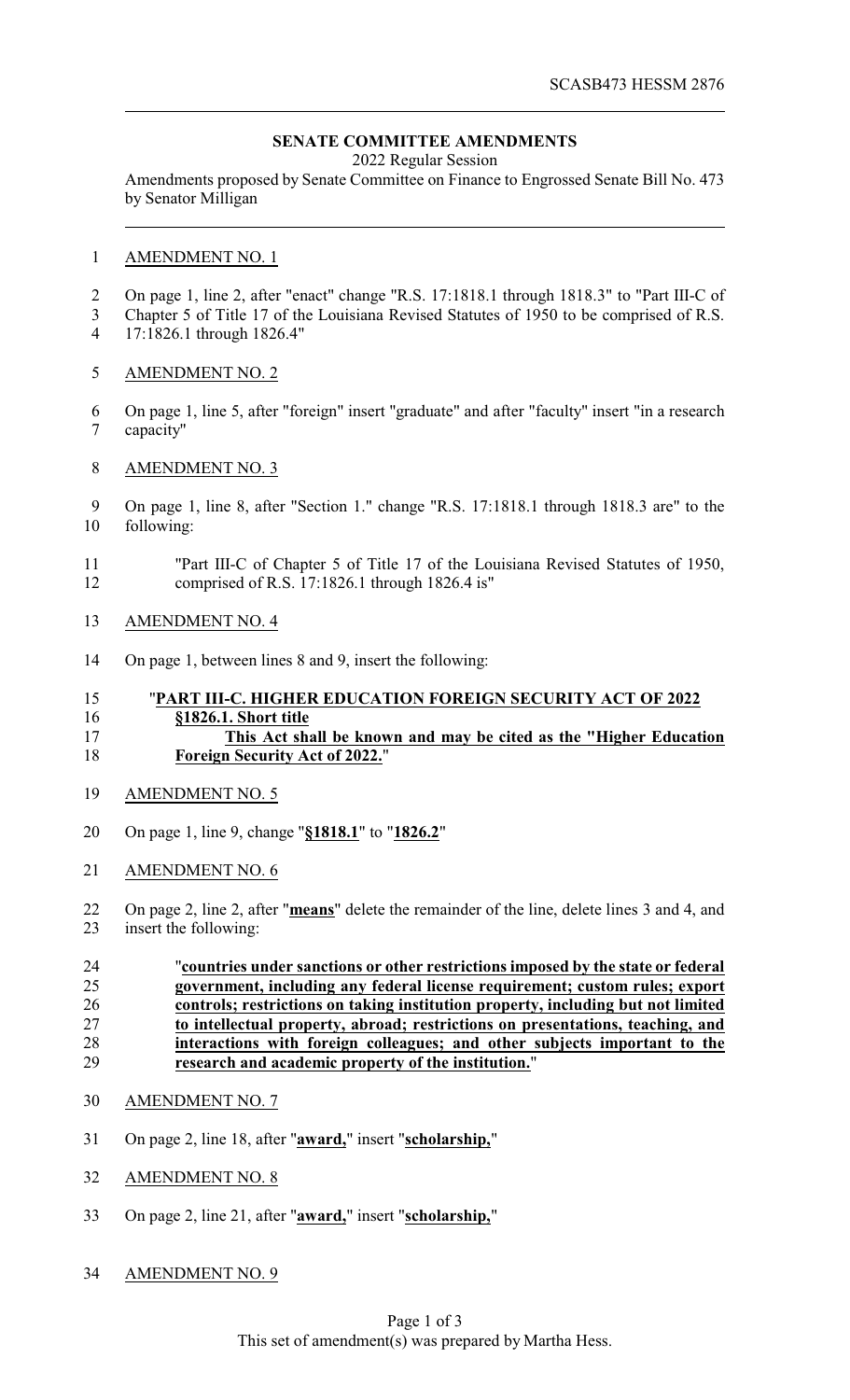- On page 3, between lines 1 and 2, insert the following:
- 

 "**(8) "Research-related support position" means any individual in a support role funded by gifts, grants, or contracts.**"

- AMENDMENT NO. 10
- On page 4, line 13, after "**July 1,**" change "**2023**" to "**2024**"
- AMENDMENT NO. 11
- On page 4, line 26, change "**§1818.2**" to "**1826.3**"
- AMENDMENT NO. 12
- On page 4, line 28, after "**R.S.**" change "**17:1818.1**" to "**17:1826.2**"
- AMENDMENT NO. 13
- On page 4, line 29, after "**graduate**: delete "**or undergraduate**"
- AMENDMENT NO. 14
- On page 5, line 2, after "**to being**" delete "**interviewed or**"
- AMENDMENT NO. 15
- On page 6, delete line 7, at the beginning of line 8, delete "**Section and**" and insert the following:

# "**adopt a policy for the proper screening of all individuals subject to this Part for research-related support positions and**"

- AMENDMENT NO. 16
- On page 6, line 10, after "**any**" delete "**interview for or**"
- AMENDMENT NO. 17
- On page 6, line 11, after "**steps**" change "**shall**" to "**may**"
- AMENDMENT NO. 18
- On page 6, line 16, after "**Contacting**" delete "**all**"
- AMENDMENT NO. 19
- On page 6, delete lines 22 through 24, and insert the following:
- "**(6) Requesting further investigation, included but not limited to a second background check performed by the Federal Bureau of Investigation, the Louisiana State Police, or any other qualified local law enforcement agency, if any ofthe individual's information provided on the online non-immigrant visa application Form DS-160 raises any security concerns for the institution about the individual's relationship with a foreign country of concern.**"
- AMENDMENT NO. 20
- On page 7, at the beginning of line 1, delete "**interviewing or**"